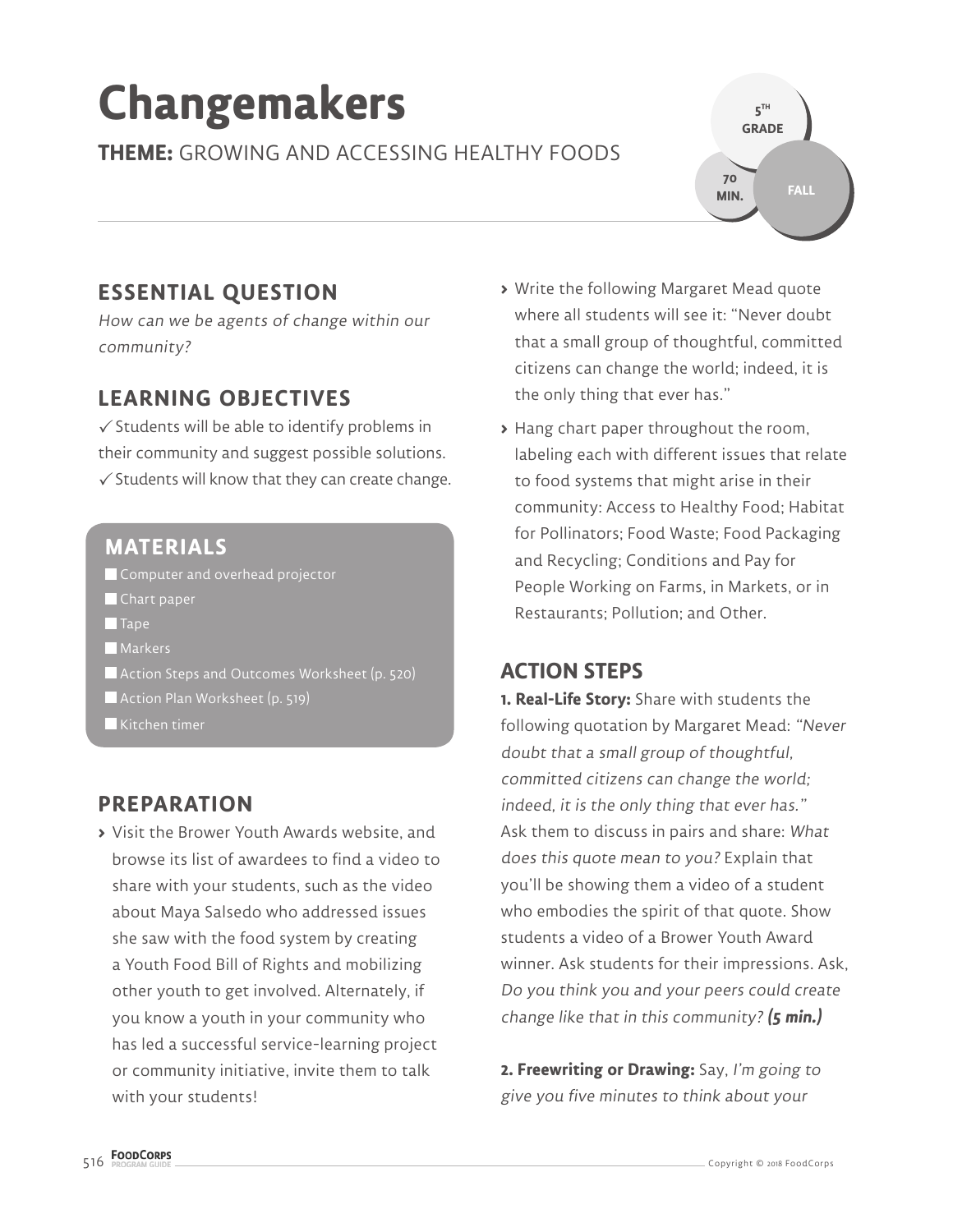neighborhood and, specifically, about how people in your neighborhood get food. A neighborhood or community is its own ecosystem. We're all connected, and different parts of the ecosystem can affect others positively or negatively. Imagine you're flying over your neighborhood, seeing all the different parts of your community. What do you observe that affects what people in your neighborhood eat? Is there something you wished looked different? Describe or draw what you see and what you wish were different with as much detail as you can. After five minutes, have students turn and talk to a neighbor and share as much as they feel comfortable sharing. **(5 min.)**

**3. Brainstorming Issues:** Show students that you've hung posters around the room highlighting big, global issues. Their task is to use the ideas from their freewrite to elaborate on how one or more of these issues show up in their community. If the issue they brainstormed doesn't fall under one of the categories, they can write it on the chart paper with the heading "Other". Pass out markers and instruct students to add issues to the charts under the appropriate category. If students write issues unrelated to food, you can say, I appreciate that we're calling out so many things that make us want to be agents of change. For the purpose of this lesson, we're going to postpone discussing topics that aren't related to food, but that doesn't mean you can't take action on this individually. **(5 min.)**

**4. Gallery Walk:** After students have written their issues, encourage them to walk through the room reading each chart and writing comments of affirmation or ideas for solutions

next to other people's ideas. Explain that they can also draw a star next to an issue to indicate that they agree. **(5 min.)**

**5. Identifying Action Steps and Outcomes:** Have students take their seats again and say, That probably feels good to express some of those issues out loud, but we don't just want to rant or complain. We want to figure out how we can do something about them. Display the Action Steps and Outcomes Worksheet. Say, Once we identify an issue, it's important to figure out what we want to see happen instead. That would be our desired outcome. Have pairs of students discuss the Brower Youth Award winner as an example. Have students identify the problem award winner saw, the steps they took, and the outcomes of their actions. **(5 min.)**

**6. Whole-Group Practice:** Have students share the problems they identified. Then select one of the problems from the chart paper to examine as a class. Ask students, What would be your desired outcome? Make note of their responses, then ask, What steps do we need to take to make that change happen? Encourage students to think of concrete, immediate steps they can take. If students need guidance, you might ask, What's causing this problem? Or Who in our school community needs to know about this problem? But let the ideas for solutions come solely from students. You might want to introduce the concept of SMART goals, having small, measurable, achievable, realistic, and timely goals. **(5 min.)**

**7. Sorting into Solution Teams:** Tell students now that they've practiced together as a class, they'll have a chance to work on the issue they feel most strongly about. Have students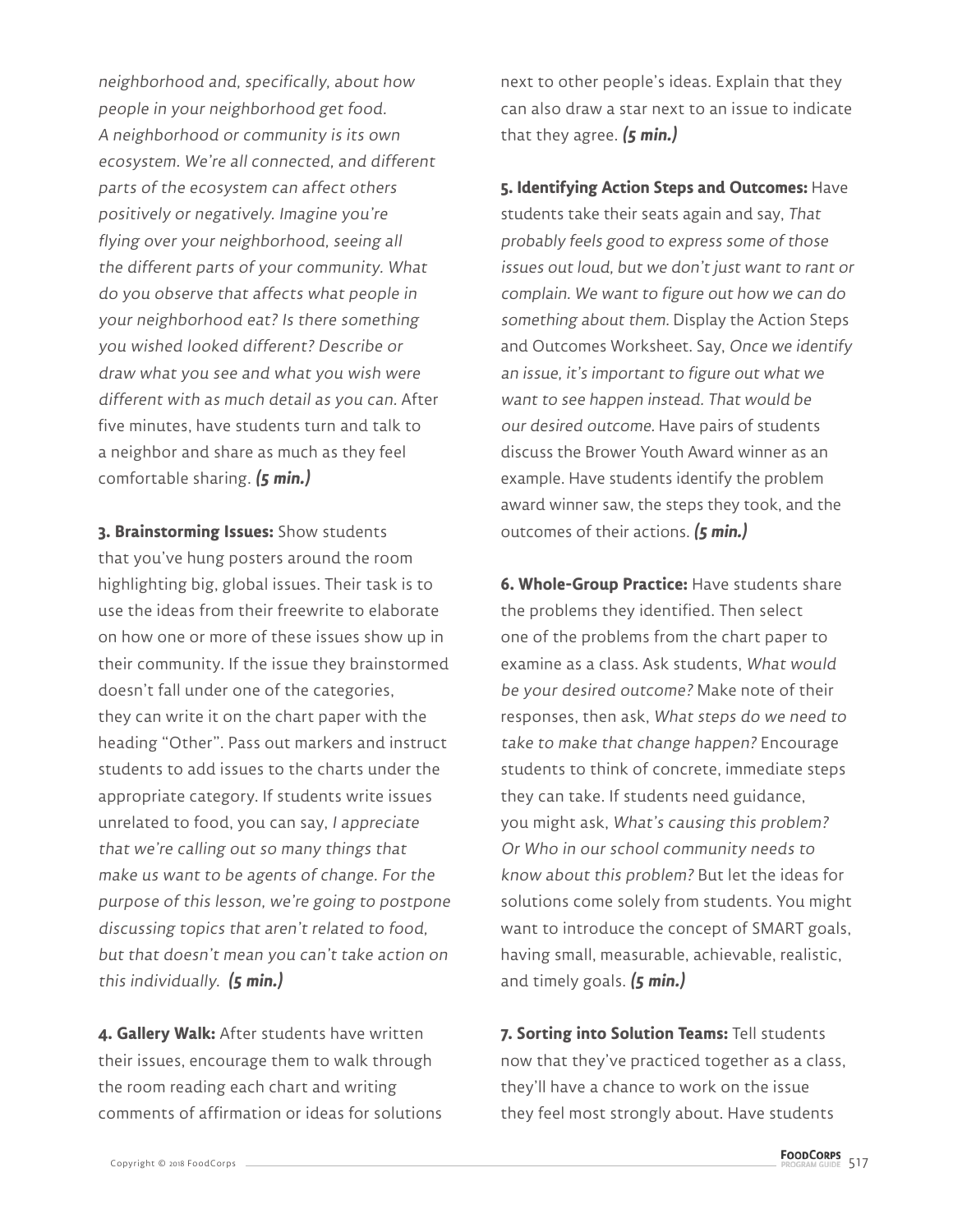self sort into teams based on the issue they're most interested in. Explain that when you give a signal, they'll get up and stand next to the chart paper that contains their issue. Give the disclaimer that there should be no more than four people in each group, and if they're not self-sorted after three minutes, you will help them find a group. If more than four students want to work on one issue, have them divide into multiple teams, each with up to four students. These teams can work on the same issue. Give the signal and set the timer. **(5 min.)**

**8. Finding Solutions:** Once students are settled into their groups, assign or have them self-select roles. Each group could have the following: a recorder to take notes, a time manager to keep the group on task, a facilitator to ask questions and make sure everyone's voice is heard, and a presenter to share information with the class. Have students determine the specific problem they'll be tackling. Then have them work together to fill out the Action Plan Worksheet. Say, Make sure that everyone's voice in your group is heard. For instance, if you've just shared a lot about how you feel, it'd be nice to then ask someone on your team for their opinion. Circulate through the room, ensuring students are taking detailed notes, and all team members are getting air time. **(15 min.)**

**9. Sharing Action Plan:** Have each team report. Have team representatives share the issue they decided to work on and what action steps they determined would lead them to their desired outcome. **(15 min.)**

#### **REFLECTION**

Have students discuss the following questions in small groups, then share with the class: **(5 min.)**

- **•** How would the community benefit if we were to implement these changes?
- **•** What strategies did your team use to hear from everyone?
- **•** How did your group agree on how to approach your problem?
- **•** Why is it important to consider your desired outcome for a problem before taking action?

### **ADAPTATIONS**

**Classroom Extension:** Have each team become an action group for their chosen issue. Have them meet once a week to check in on their progress toward their desired outcome using the Action Group Log (see p. 521).

### **ACADEMIC CONNECTIONS**

English Language Arts Common Core State **Standards** 

#### **CCSS.ELA-LITERACY.SL.5.4**

Report on a topic or text or present an opinion, sequencing ideas logically and using appropriate facts and relevant, descriptive details to support main ideas or themes; speak clearly at an understandable pace.

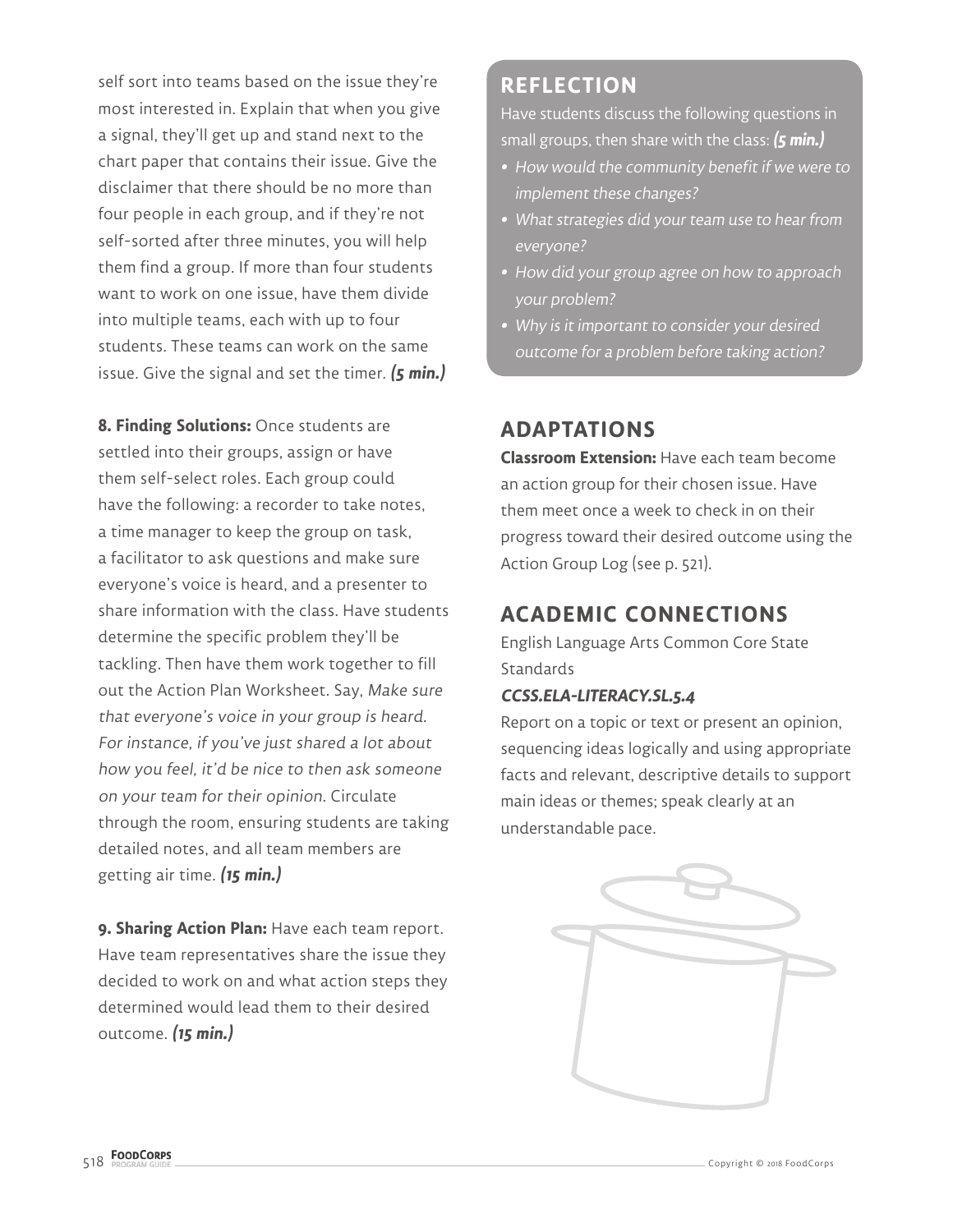# **Action Plan Worksheet**

**Directions:** Fill out the following with your team.

 The problem we chose is We chose this problem because Instead, we want to see We believe what's causing the problem is The first step we'll take is The next step is The next step is We'll know we've made an impact when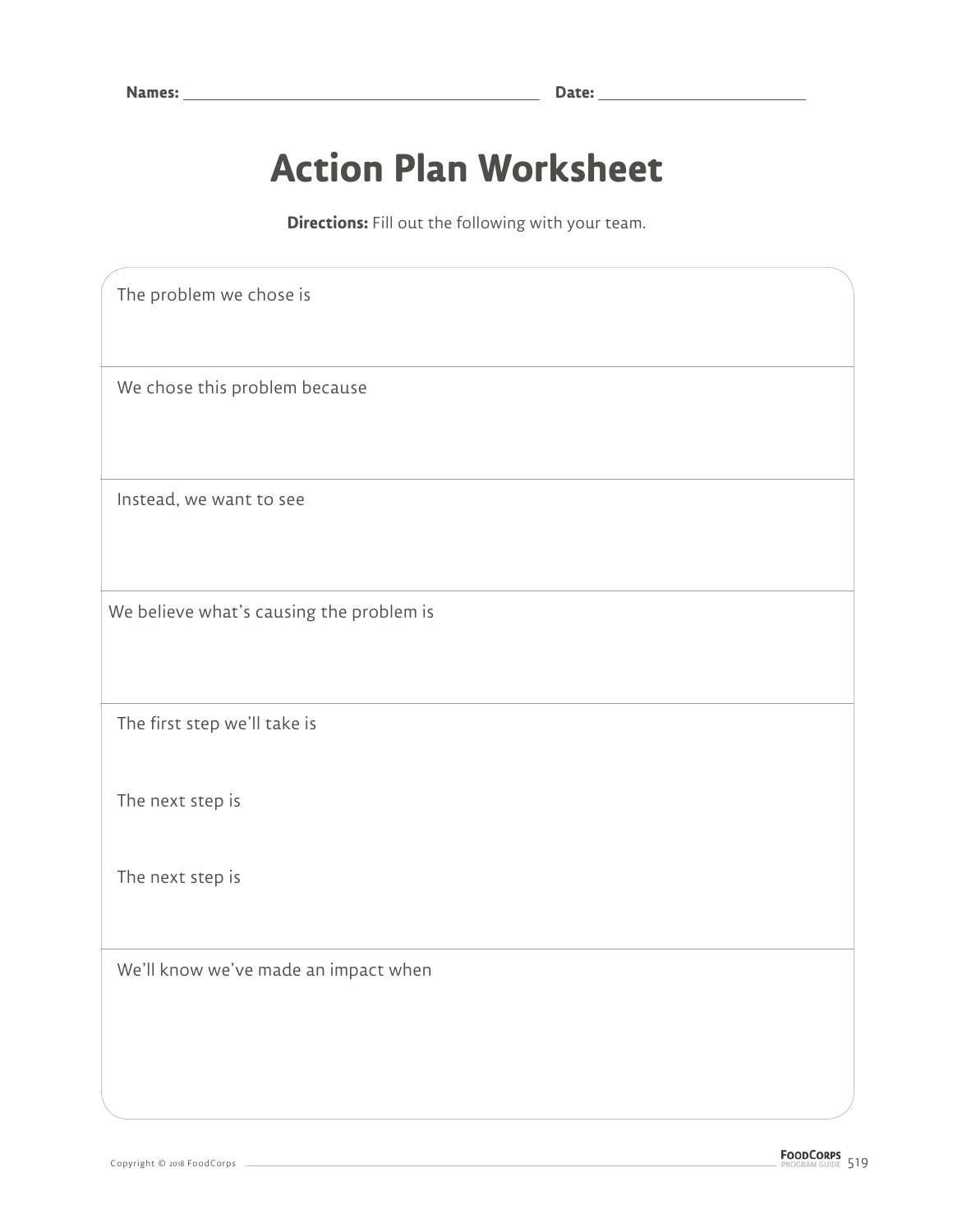